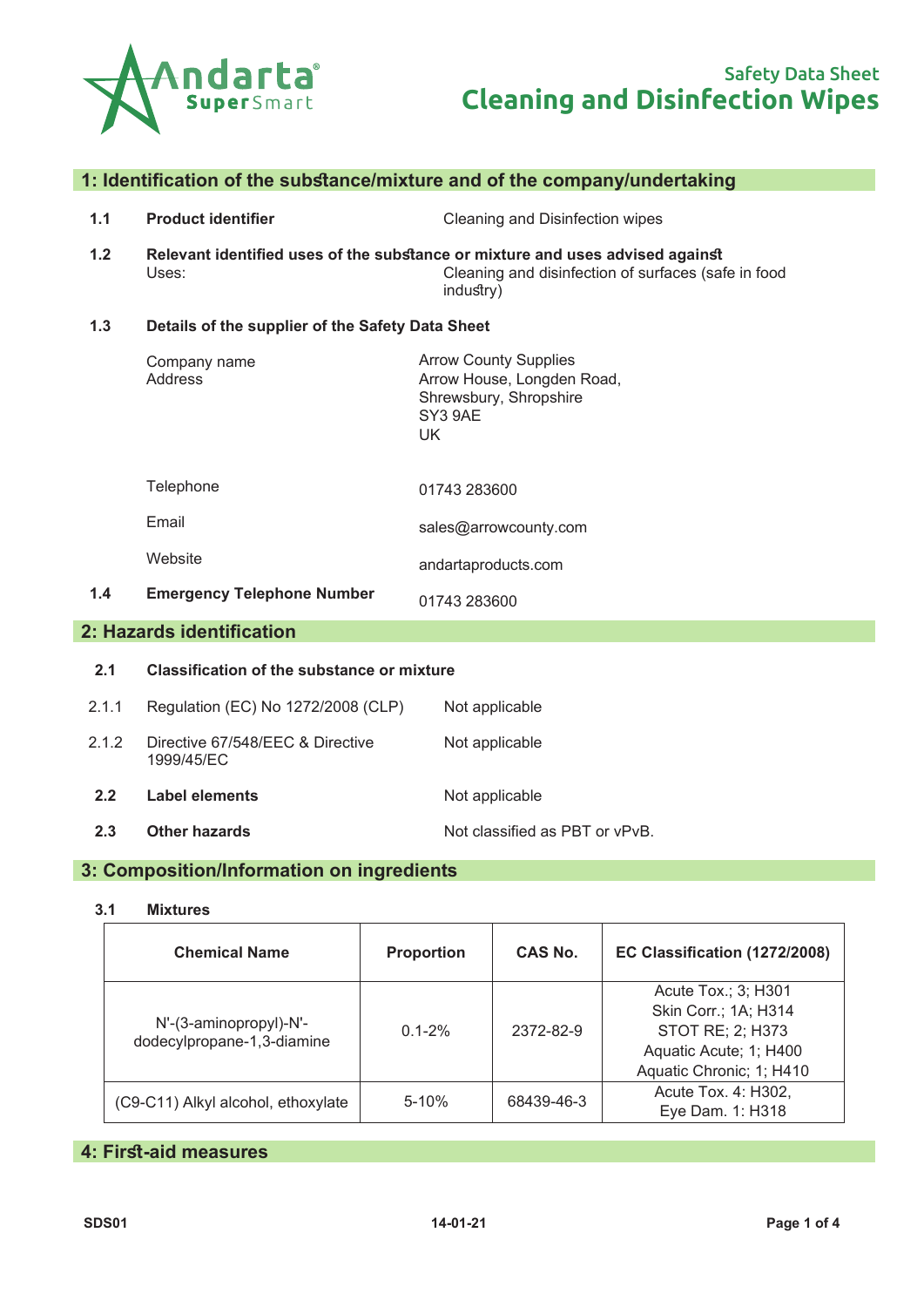

#### **4.1 Description of first aid measures**

| <b>Inhalation</b><br>Eye contact | Inhalational hazard is not expected. Get medical attention.<br>Rinse immediately with plenty of water. Get medical attention if any discomfort<br>continues. |
|----------------------------------|--------------------------------------------------------------------------------------------------------------------------------------------------------------|
| <b>Skin contact</b>              | No irritation expected. Wash skin with soap and water. Get medical attention<br>if any discomfort continues.                                                 |
| <b>Ingestion</b>                 | Rinse mouth thoroughly with water. Give plenty of water to drink. Do not induce<br>vomiting. Get medical attention immediately.                              |

**4.2 Most important symptoms and effects, both acute and delayed** Serious hazards are not expected. May cause skin irritation.

## **5: Fire-fighting measures**

| 5.1 | <b>Extinguishing media</b>                               | Suitable extinguishing media for the surrounding fire should be<br>used. Use water spray to cool containers. |
|-----|----------------------------------------------------------|--------------------------------------------------------------------------------------------------------------|
| 5.2 | Special hazards arising from<br>the substance or mixture | No relevant information available.                                                                           |
| 5.3 | <b>Advice for firefighters</b>                           | Wear positive-pressure self-contained breathing apparatus (SCBA)<br>and appropriate protective clothing.     |

## **6: Accidental release measures**

| 6.1 | <b>Personal precautions,</b><br>protective equipment and<br>emergency procedures | Refer to section 8 of SDS for personal protection details.                                                                                                                        |
|-----|----------------------------------------------------------------------------------|-----------------------------------------------------------------------------------------------------------------------------------------------------------------------------------|
| 6.2 | <b>Environmental precautions</b>                                                 | Small spillages: No special measures are required. Large spillages:<br>Do not discharge waste and/or cleaning water via public sewer<br>system. Avoid release to the environment. |
|     |                                                                                  |                                                                                                                                                                                   |

**6.3 Methods and material for containment and cleaning up** Contain and adsorb large spillages onto an inert, non-flammable adsorbent carrier. Transfer to suitable, labelled containers for disposal.

## **7: Handling and storage**

| <b>Precautions for safe handling</b>                                                                     | Avoid contact with eyes. Adopt best manual handling considerations                                                                                     |
|----------------------------------------------------------------------------------------------------------|--------------------------------------------------------------------------------------------------------------------------------------------------------|
| 7.1                                                                                                      | when handling, carrying and dispensing.                                                                                                                |
| Conditions for safe storage,<br>7.2<br>including any incompatibilities<br><b>Specific end use</b><br>7.3 | Keep out of the reach of children. Keep in a cool, dry, well ventilated<br>area. Keep containers tightly closed.<br>No relevant information available. |

## **8: Exposure controls/personal protection**

| 8.1 | <b>Control parameters</b>                                              |                                                  |
|-----|------------------------------------------------------------------------|--------------------------------------------------|
|     | Workplace exposure limit                                               | No data available                                |
| 8.2 | <b>Exposure controls</b><br><b>Engineering controls</b>                | None normally required                           |
|     | <b>Respiratory protection</b><br><b>Individual protection measures</b> | None normally required<br>None normally required |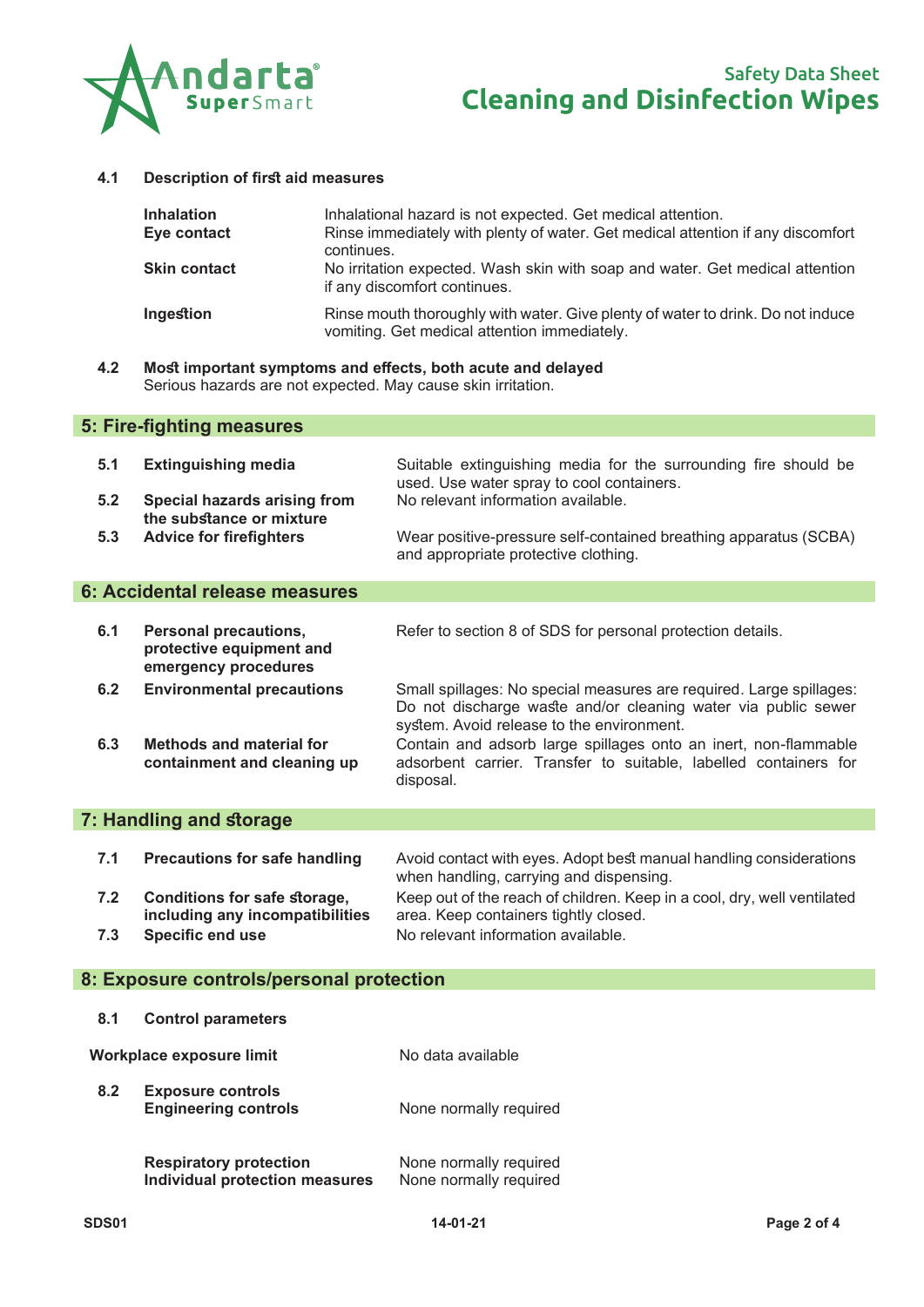

# **Cleaning and Disinfection Wipes** Safety Data Sheet

**Environmental exposure controls**

Avoid release to the environment.

## **9: Physical and chemical properties**

#### **9.1 Information on basic physical and chemical properties**

**Appearance** and Blue nonwoven fabric pre-saturated with a colourless solution<br> **Odour** Characteristic **Odour** Characteristic **pH** Not available

**9.2 Other information** None

### **10: Stability and reactivity**

- **10.1 Reactivity** Stable under normal conditions of storage/use.
- **10.2 Chemical Stability** Stable under recommended storage and handling conditions.
- **10.3 Possibility of hazardous reactions**
- **10.4 Conditions to avoid** None known.
- **10.5 Incompatible materials<br><b>10.6 Hazardous decomposit**
- **10.6 Hazardous decomposition products**

# **11: Toxicological information**

This product has not been tested.

- 
- 
- 
- (d) Respiratory/skin sensitization No information available.
- 
- 
- (g) Reproductive toxicity  $(1)$  No information available.<br>(h) STOT-single exposure No information available.
- $(h)$  STOT-single exposure
- (i) STOT-repeated exposure No information available.
- 

## **12: Ecological information**

This product has not been tested.

- 
- $(b)$  Persistence and degradability
- 
- $(d)$  Mobility in soil  $\blacksquare$  No data available.
- (e) Results of PBT and vPvB assessment
- (f) Other adverse effects No data available.

None known

(a) Acute toxicity **No relevant data available.** (b) Skin corrosion/irritation Prolonged and frequent exposure may cause skin irritation. (c) Serious eye damage/irritation If liquid from the wipe gets into the eye it may cause irritation.

None expected

(e) Germ cell mutagenicity <br>
(f) Carcinogenicity Mo information available.<br>
No information available.  $(f)$  Carcinogenicity  $\qquad \qquad$  No information available.

- 
- 
- (j) Aspiration hazard No information available.

(a) Toxicity Very toxic to aquatic life. Harmful to aquatic life with long lasting effects.<br>No data available.

(c) Bioaccumulative potential in the No data available.<br>(d) Mobility in soil in the No data available. not classified as PBT or vPvB according to current EU criteria.